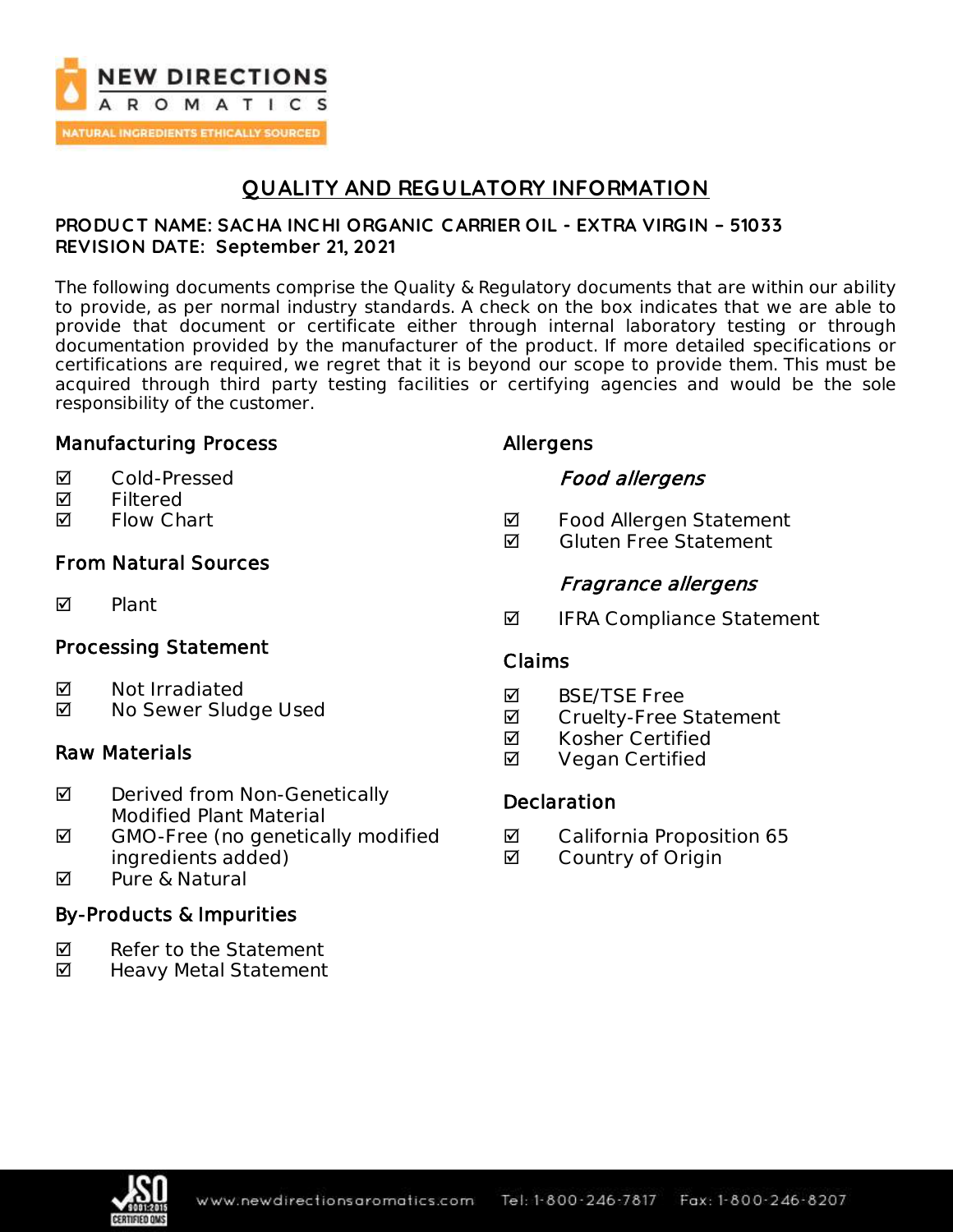

# **FLOW C HART**

## **PRODUC T NAME: SAC HA INC HI ORGANIC C ARRIER OIL - EXTRA VIRGIN – 51033**



#### Disclaimer & Caution:

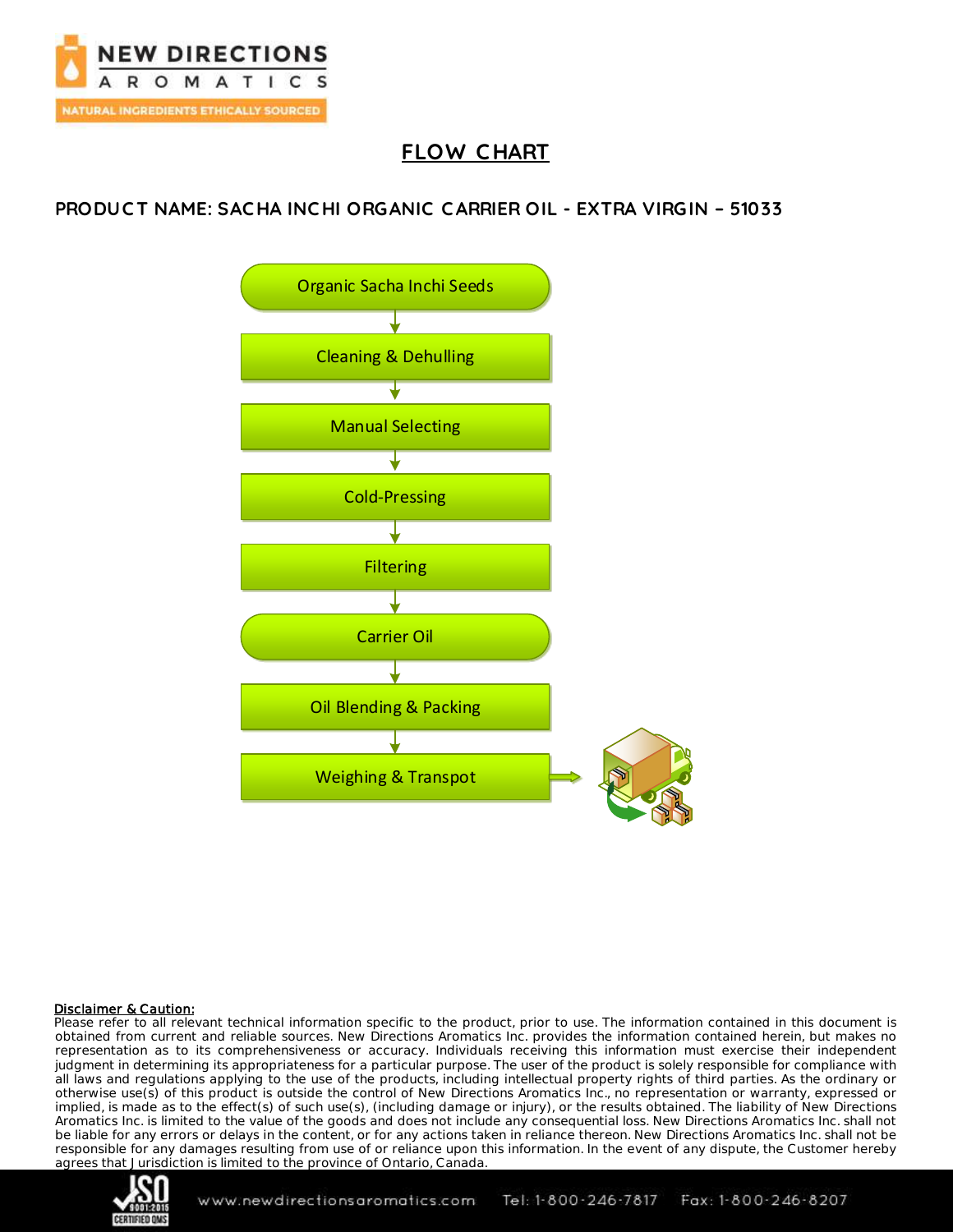

# **NON-IRRADIATION STATEMENT**

### **PRODUCT NAME: SAC HA INC HI ORGANIC C ARRIER OIL - EXTRA VIRGIN – 51033**

We hereby declare that, to the best of our knowledge, this product has not been irradiated and does not contain any ingredient that has gone through any irradiation.

#### Disclaimer & Caution:

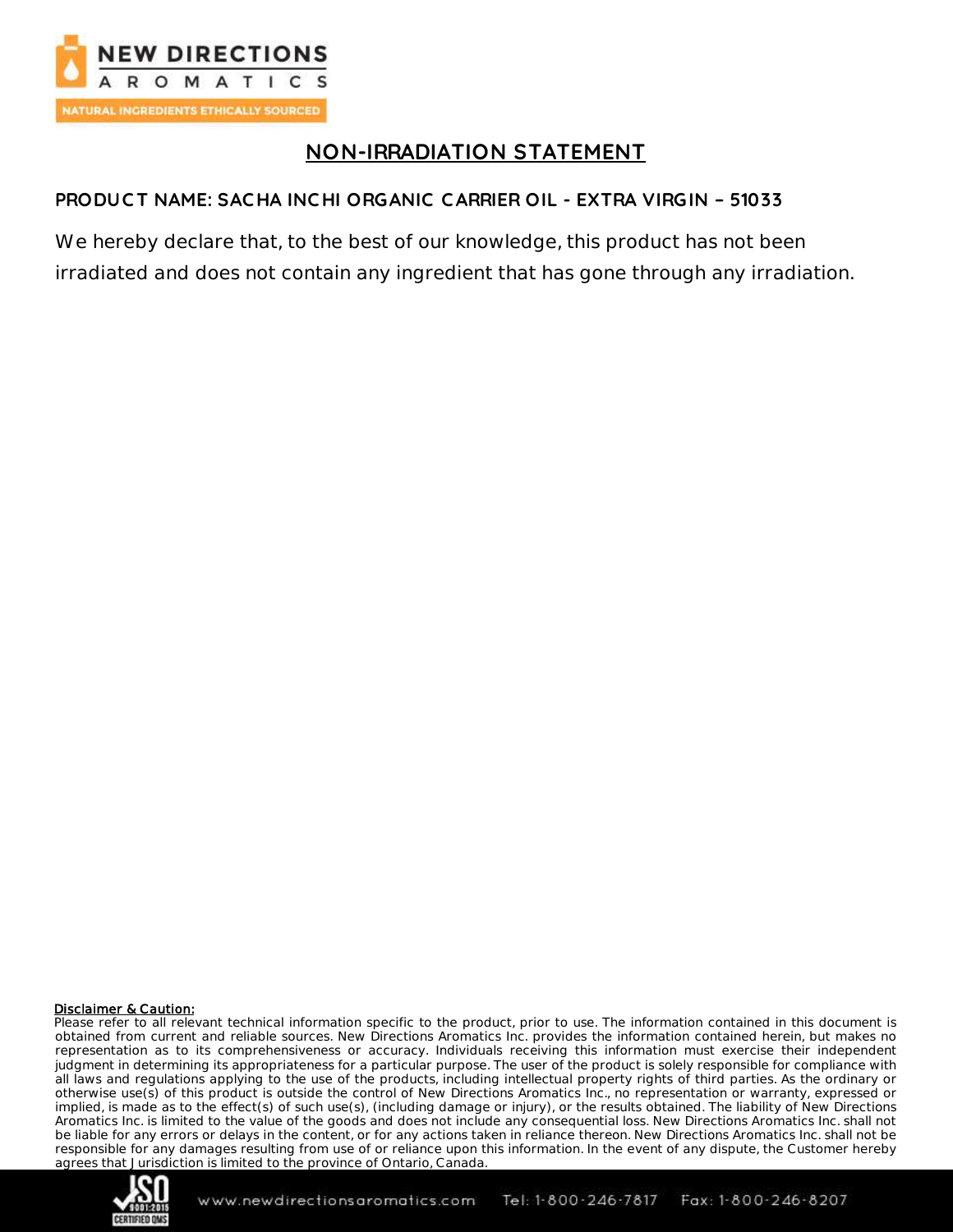

# **SEW ER SLUDGE STATEMENT**

### **PRODUC T NAME: SAC HA INC HI ORGANIC C ARRIER OIL - EXTRA VIRGIN – 51033**

We hereby declare that, to the best of our knowledge, this product has not been processed with sewer sludge.

#### Disclaimer & Caution:

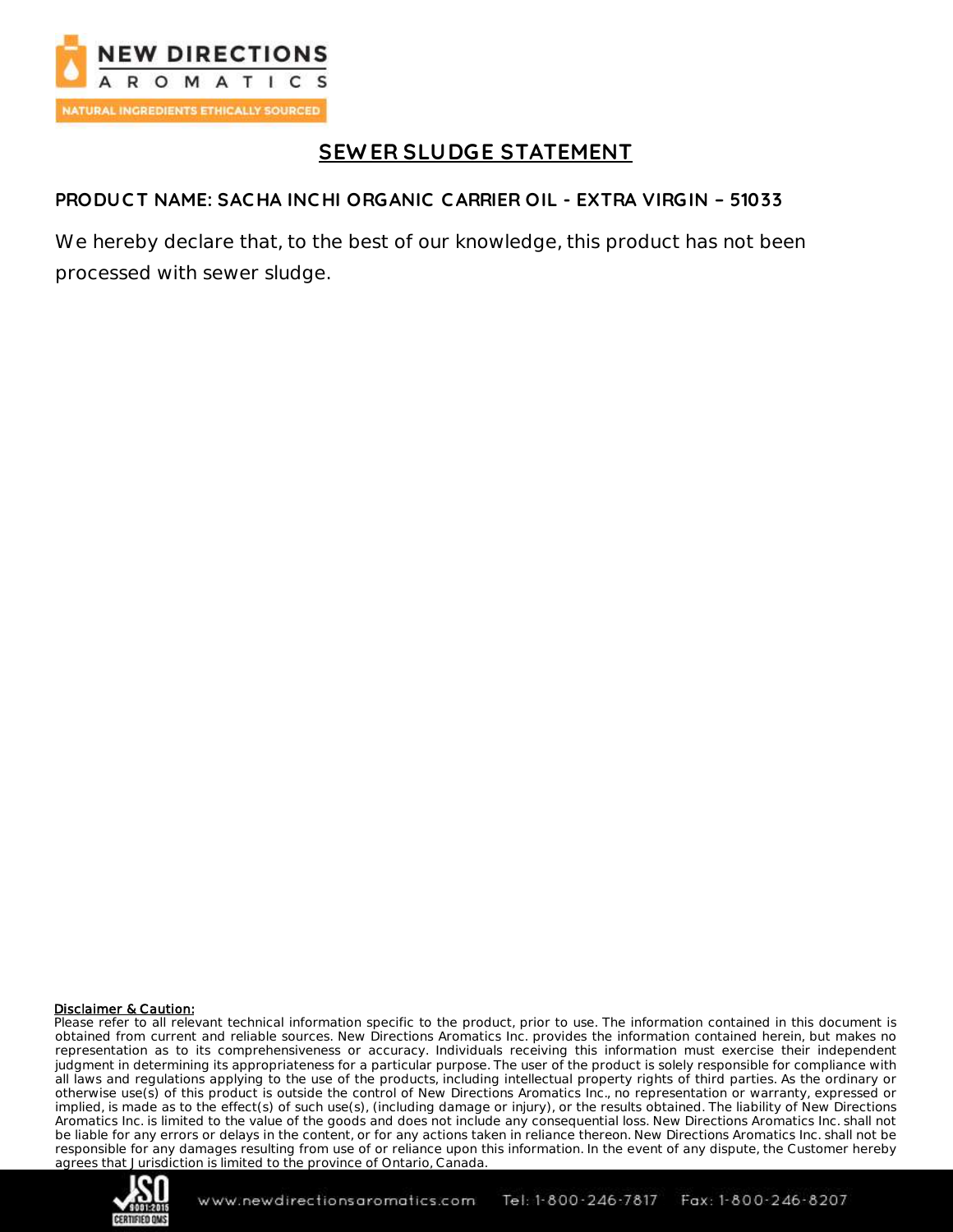

# **GMO STATEMENT**

### **PRODUC T NAME: SAC HA INC HI ORGANIC C ARRIER OIL - EXTRA VIRGIN – 51033**

We hereby declare that, to the best of our knowledge, this product was not produced from or with GMO plant material.

#### Disclaimer & Caution:

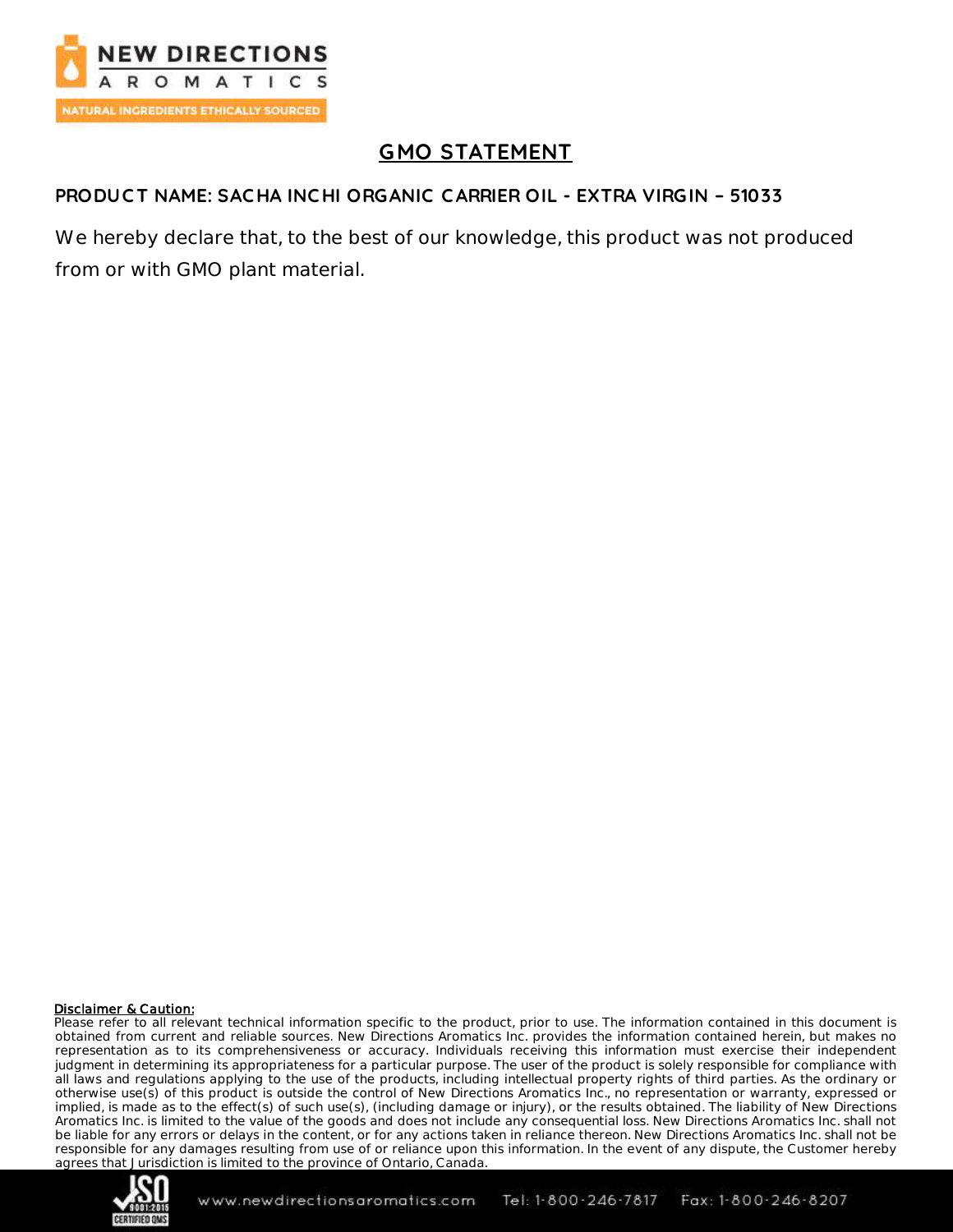

# **PURE & NATURAL STATEMENT**

### **PRODUC T NAME: SAC HA INC HI ORGANIC C ARRIER OIL - EXTRA VIRGIN – 51033**

We hereby declare that, to the best of our knowledge, this product is 100 % pure and natural.

#### Disclaimer & Caution:

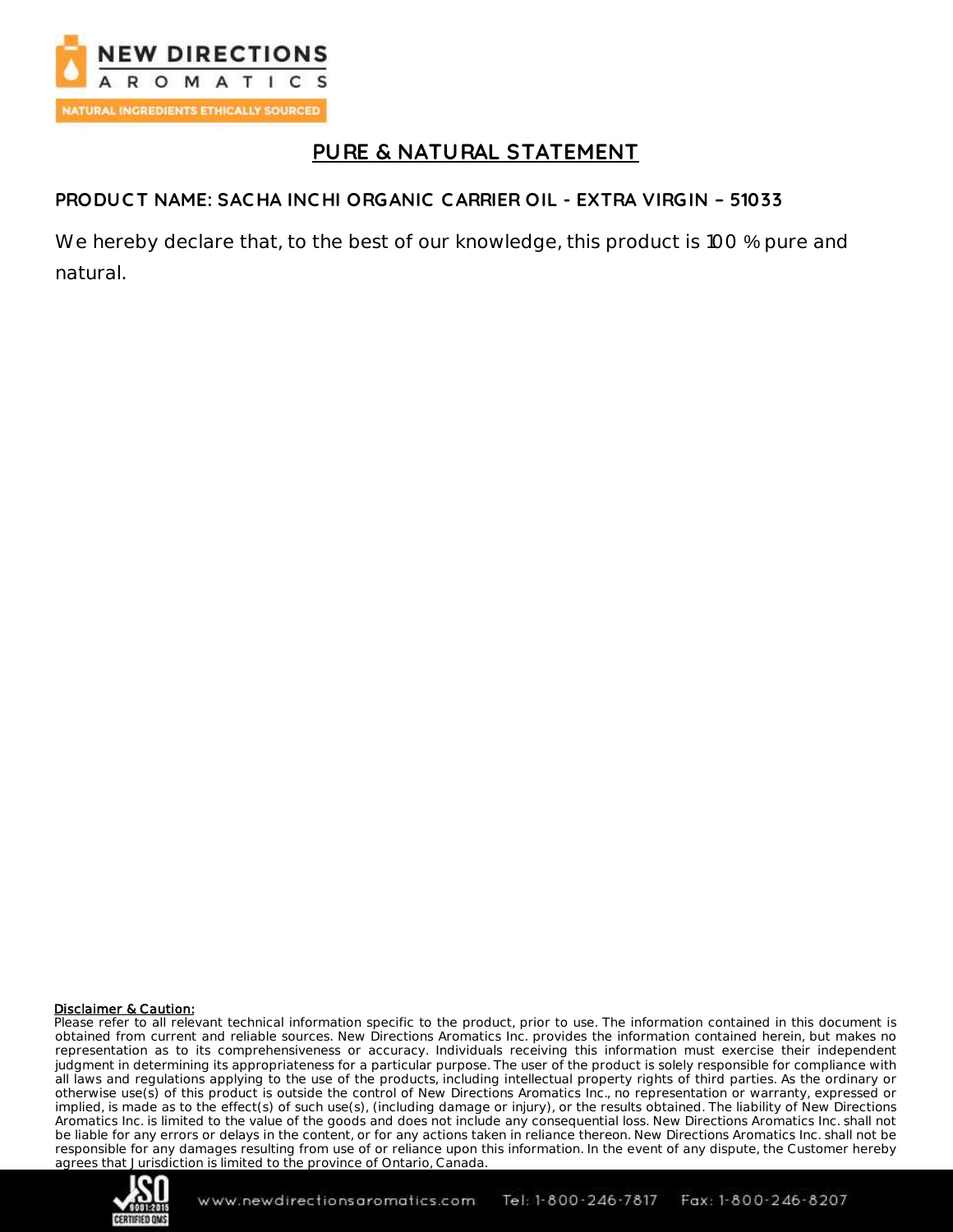

## **BY PRODUC TS & IMPURITIES STATEMENT**

### **PRODUC T NAME: SAC HA INC HI ORGANIC C ARRIER OIL - EXTRA VIRGIN – 51033**

We hereby declare that, to the best of our knowledge, this product does not contain and was not manufactured with any of the following substances:

- Parabens
- Phthalates
- Pesticides and Residual Pesticides
- Sulfates

#### Disclaimer & Caution:

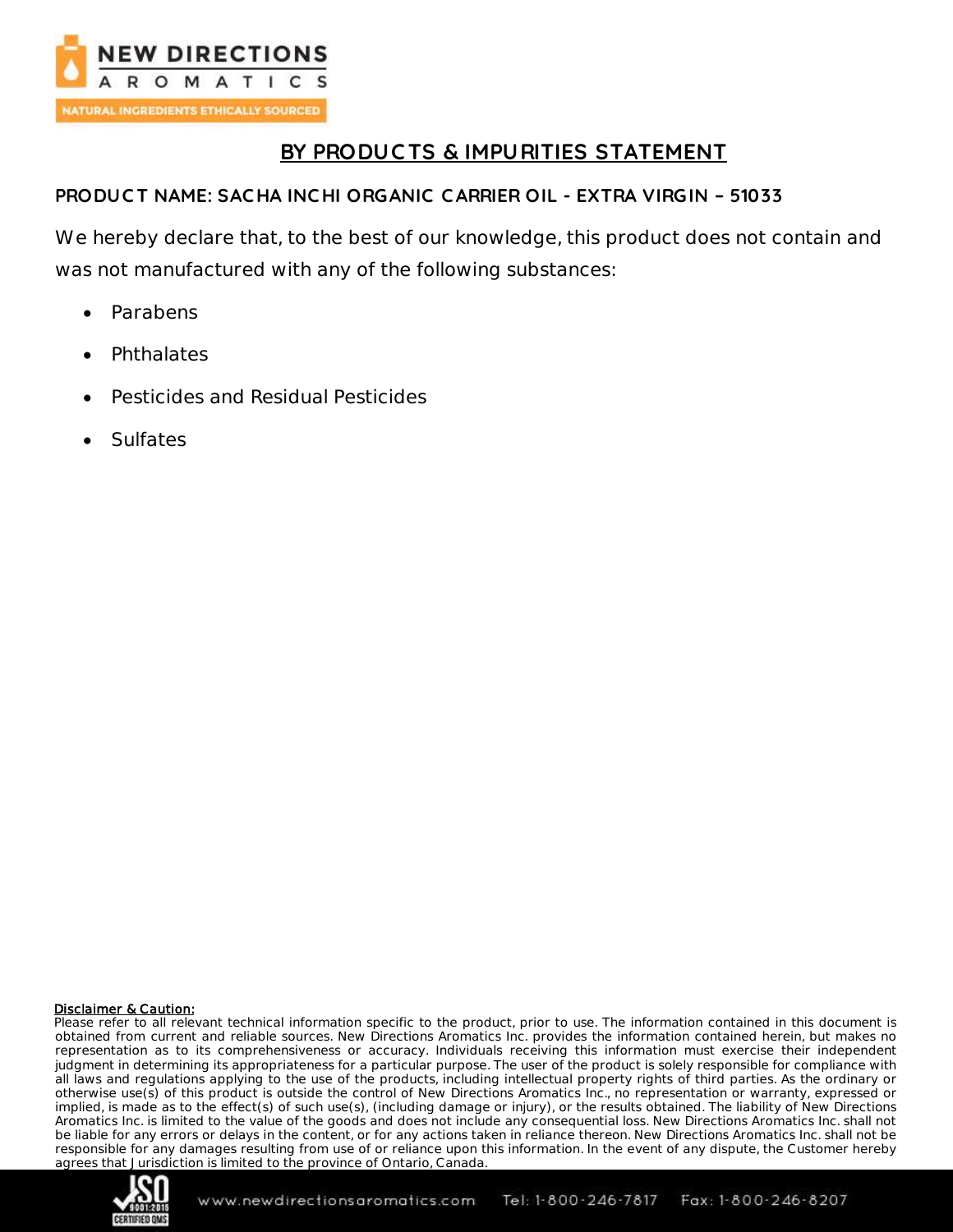

# **HEAVY METALS STATEMENT**

### **PRODUC T NAME: SAC HA INC HI ORGANIC C ARRIER OIL - EXTRA VIRGIN – 51033**

We hereby declare that, to the best of our knowledge, this product complies with the following specifications in regard to heavy metals:

- Arsenic: ≤1 ppm
- Lead: ≤1 ppm
- Cadmium: ≤1 ppm
- Mercury: ≤0.1 ppm

#### Disclaimer & Caution:

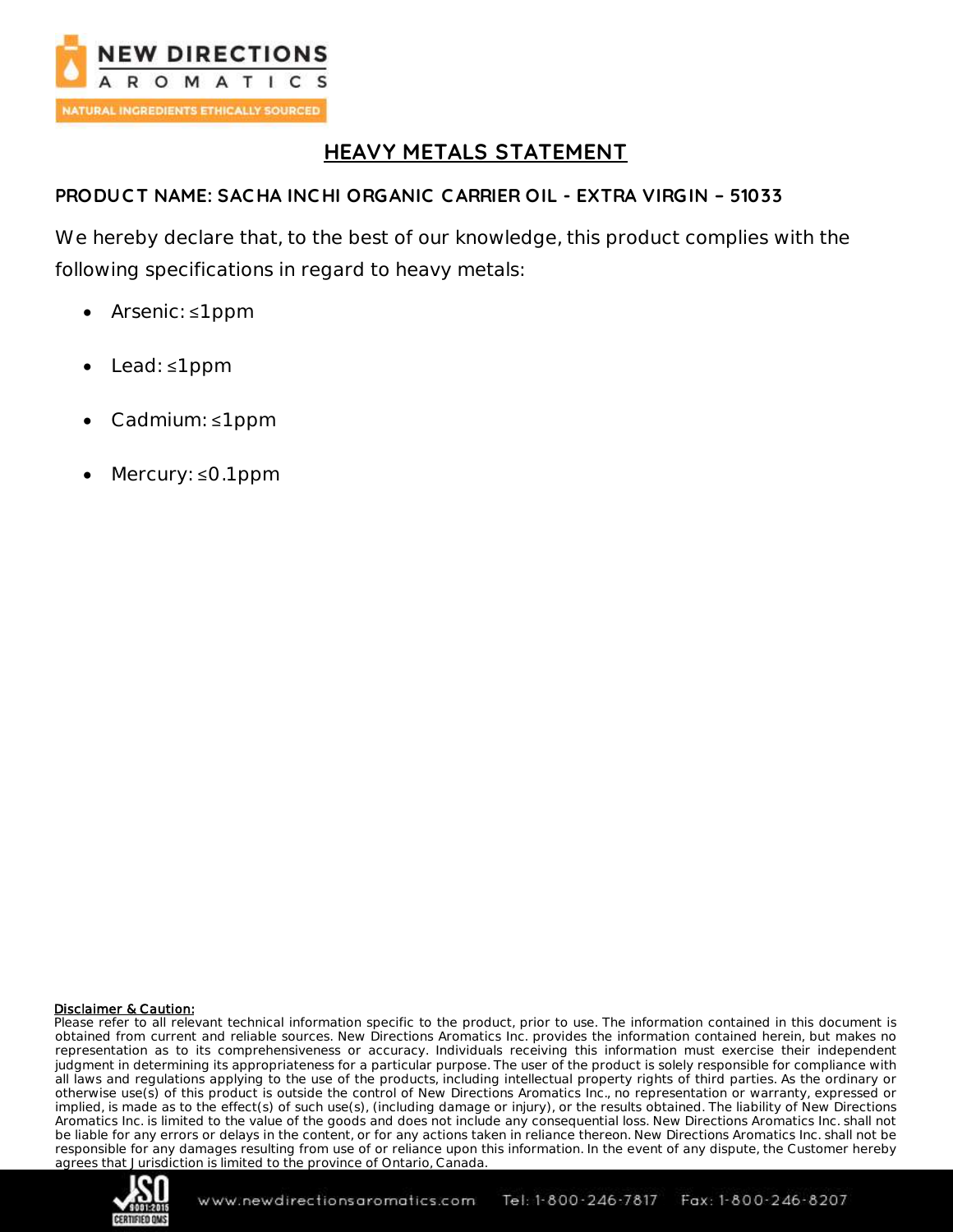

# **FOOD ALLERGEN INFORMATION**

### **PRODUC T NAME: SAC HA INC HI ORGANIC C ARRIER OIL - EXTRA VIRGIN – 51033**

| Component                                               | Present in the product |
|---------------------------------------------------------|------------------------|
| Peanuts (and/or derivatives,) e.g., protein oil         | <b>No</b>              |
| Tree Nuts (and/or derivatives)                          | No                     |
| Seeds (Mustard, Sesame) (and/or derivatives)            | No                     |
| Wheat, Barley, Rye, Oats, Spelt, Kamut or their hybrids | No                     |
| Gluten                                                  | No                     |
| Soybeans (and/or derivatives)                           | <b>No</b>              |
| Dairy (including lactose) or Eggs                       | <b>No</b>              |
| Fish or their products                                  | <b>No</b>              |
| Shellfish or their products                             | <b>No</b>              |
| Celery (and/or derivatives)                             | No                     |
| Lupin (and/or derivatives)                              | No                     |
| Sulphites (and derivatives) (added or $\geq$ 10 ppm)    | No                     |

#### Disclaimer & Caution:

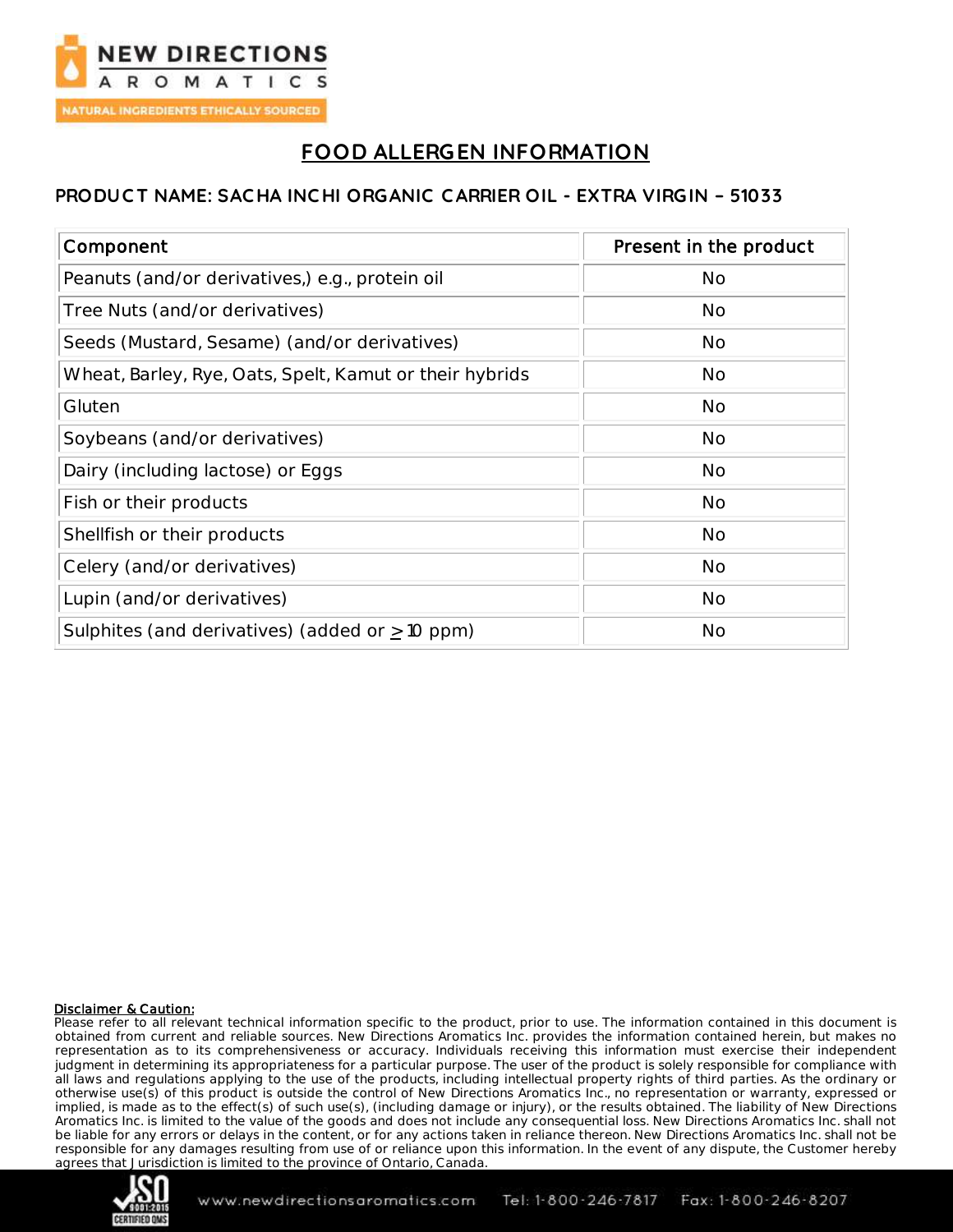

# **IFRA C OMPLIANCE STATEMENT**

### **PRODUC T NAME: SAC HA INC HI ORGANIC C ARRIER OIL - EXTRA VIRGIN – 51033**

We hereby declare that, to the best of our knowledge, based on processing information and raw materials used, Fragrance Allergens listed in the EU Regulation 1223/2009 Annex III, N0 67-92 are not likely to be present.

#### Disclaimer & Caution:

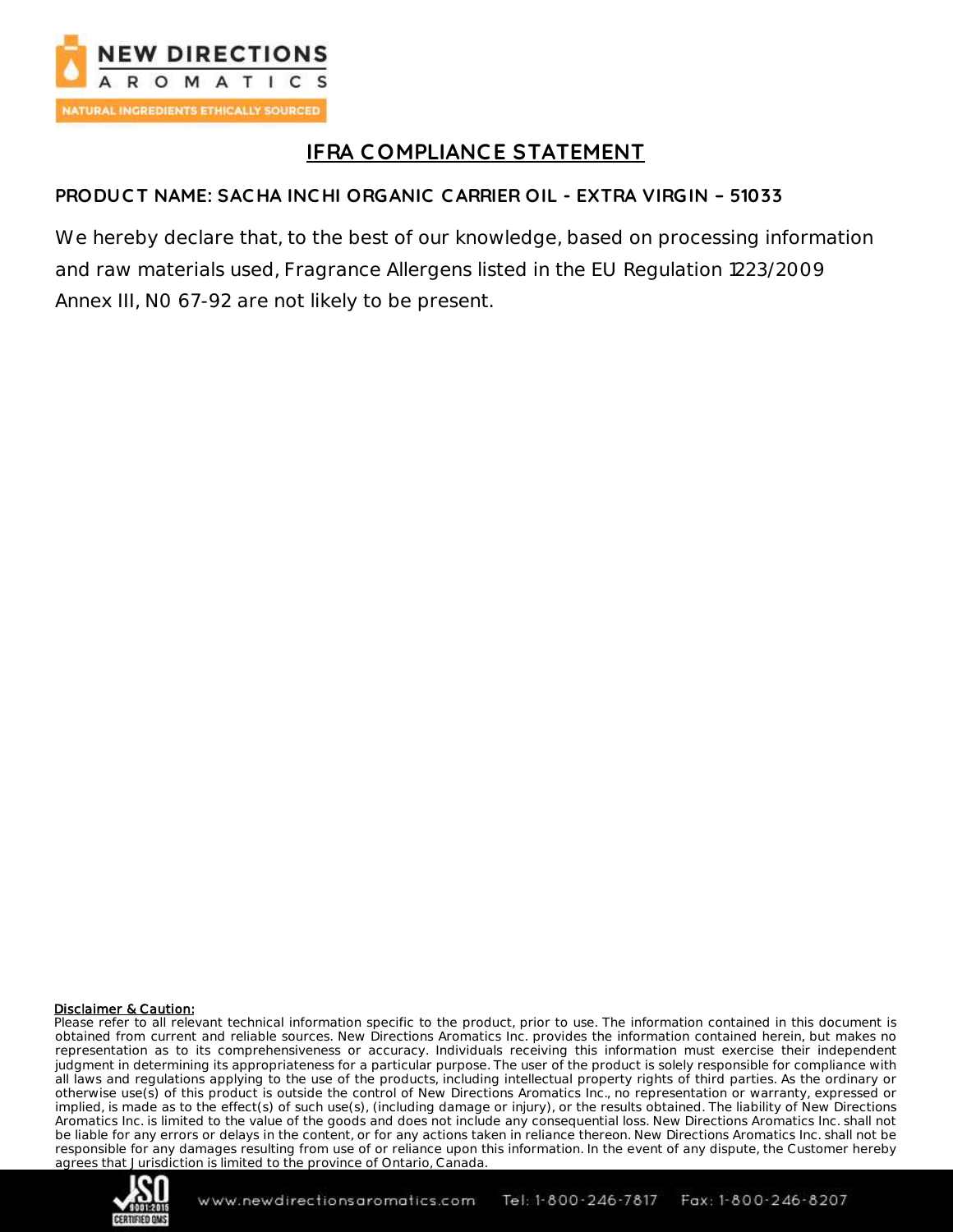

## **DEC LARATION OF BOVINE/TRANSFERABLE SPONGIFORM ENC EPHALOPATHY (BSE/TSE)**

#### **PRODUC T NAME: SAC HA INC HI ORGANIC C ARRIER OIL - EXTRA VIRGIN – 51033**

We hereby declare that, to the best of our knowledge, this product was not made with, nor contains, any animal material or derivatives, and is free of BSE/TSE.

#### Disclaimer & Caution:

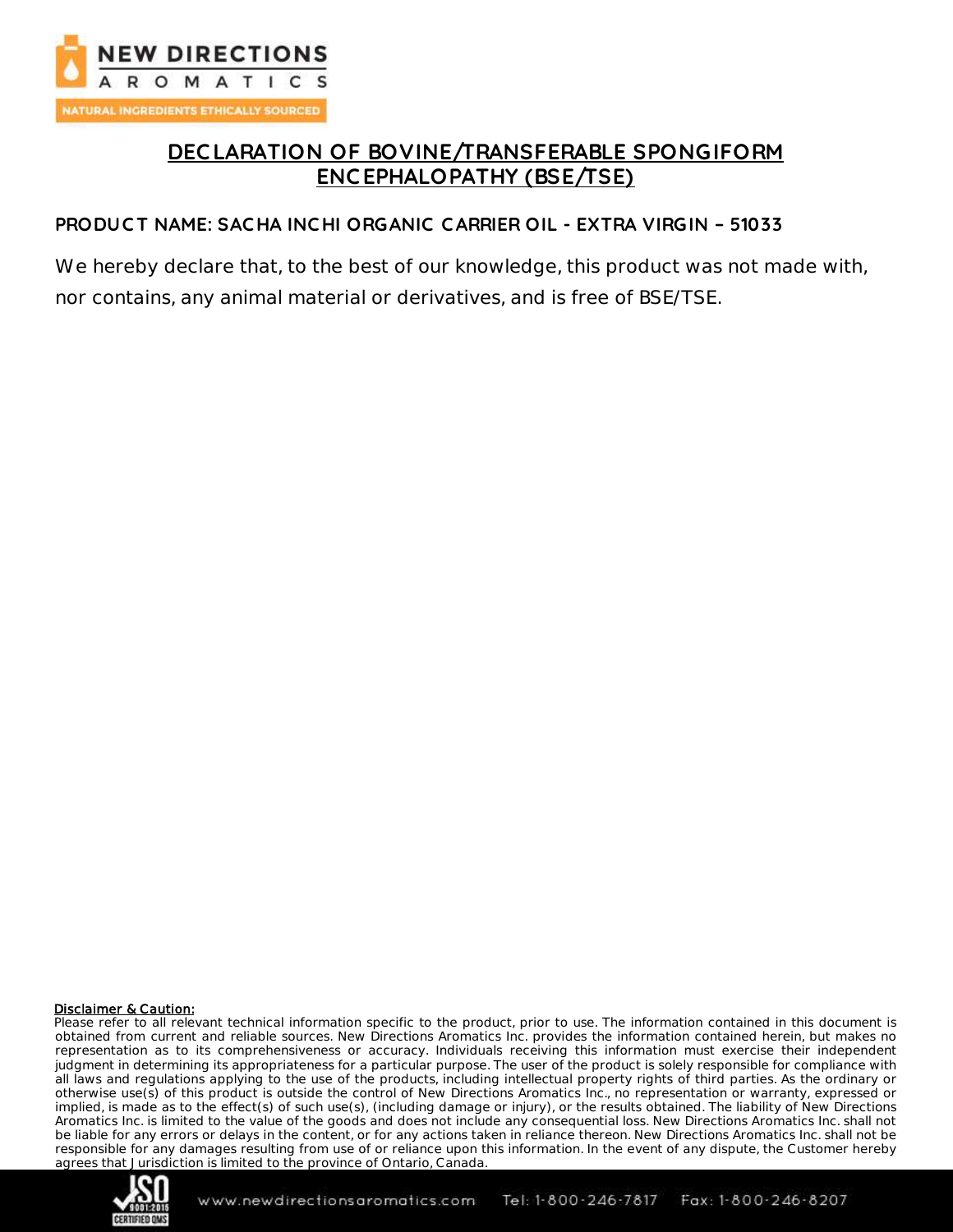

# **C RUELTY-FREE STATEMENT**

### **PRODUC T NAME: SAC HA INC HI ORGANIC C ARRIER OIL - EXTRA VIRGIN – 51033**

We hereby declare that, to the best of our knowledge, this product has not been tested on animals.

#### Disclaimer & Caution:

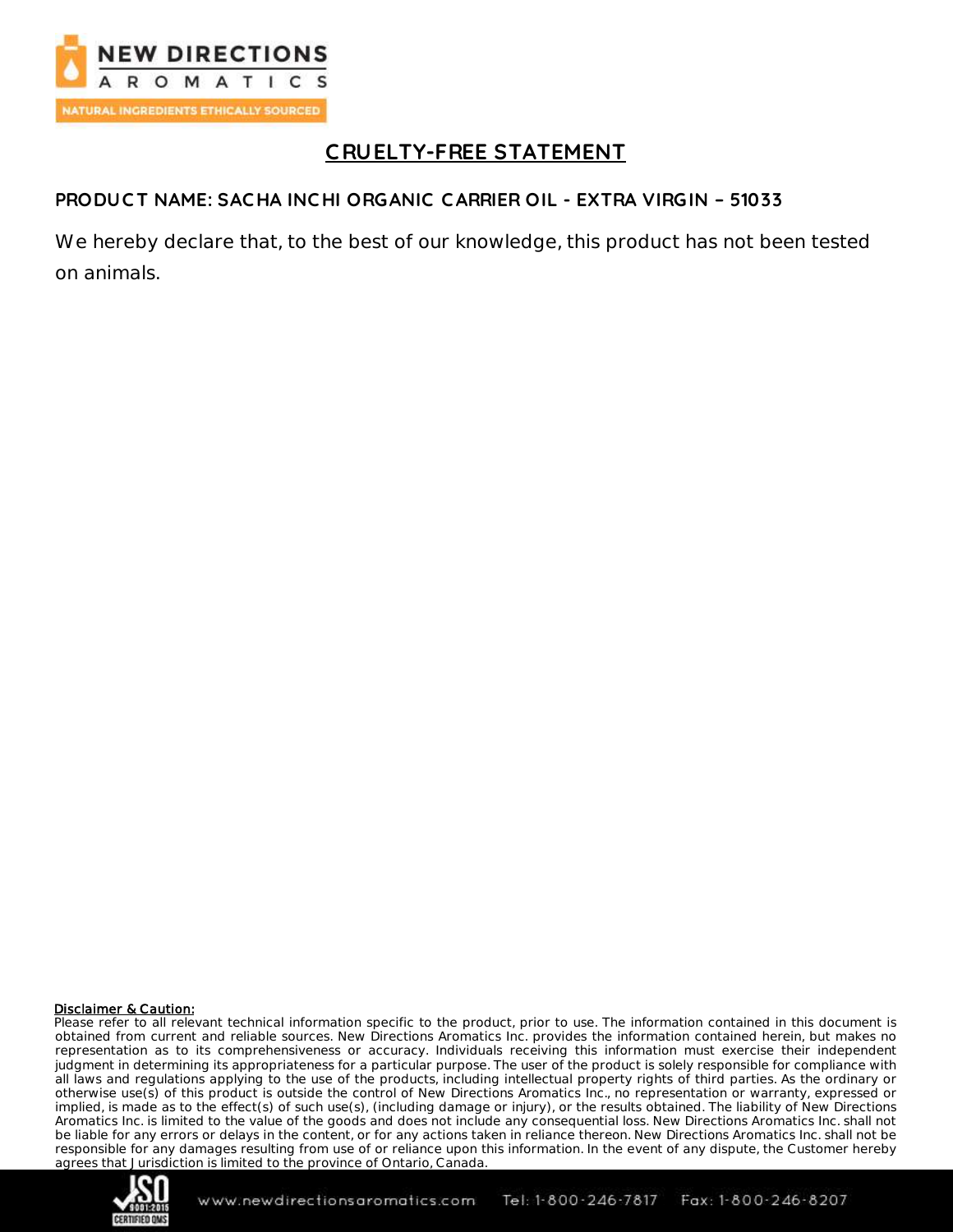

# **KOSHER STATEMENT**

### **PRODUC T NAME: SAC HA INC HI ORGANIC C ARRIER OIL - EXTRA VIRGIN – 51033**

We hereby confirm that this product has been certified to Kosher standards.

#### Disclaimer & Caution:

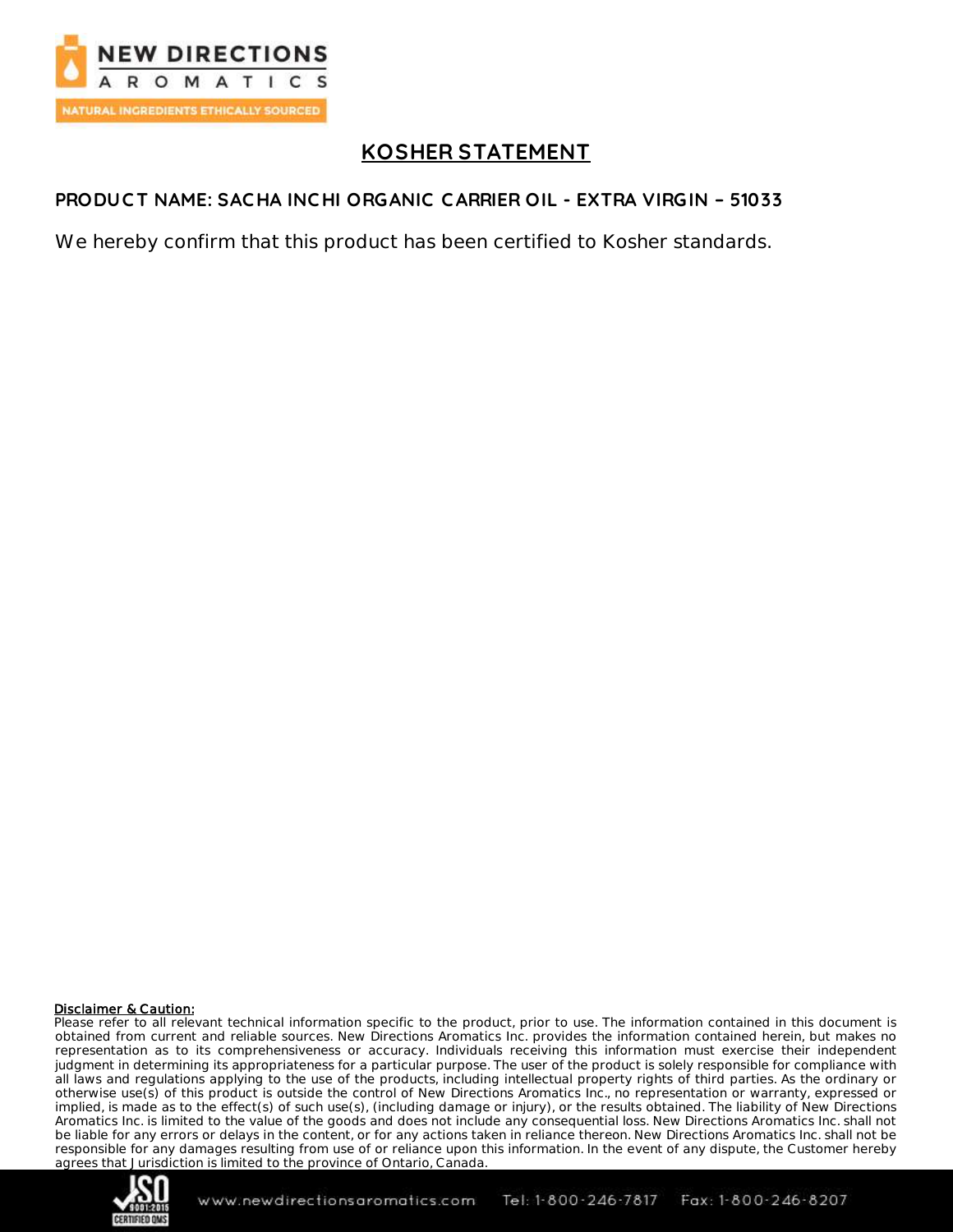

# **VEGAN STATEMENT**

### **PRODUC T NAME: SAC HA INC HI ORGANIC C ARRIER OIL - EXTRA VIRGIN – 51033**

We hereby confirm that this product has been certified to Vegan standards.

#### Disclaimer & Caution:

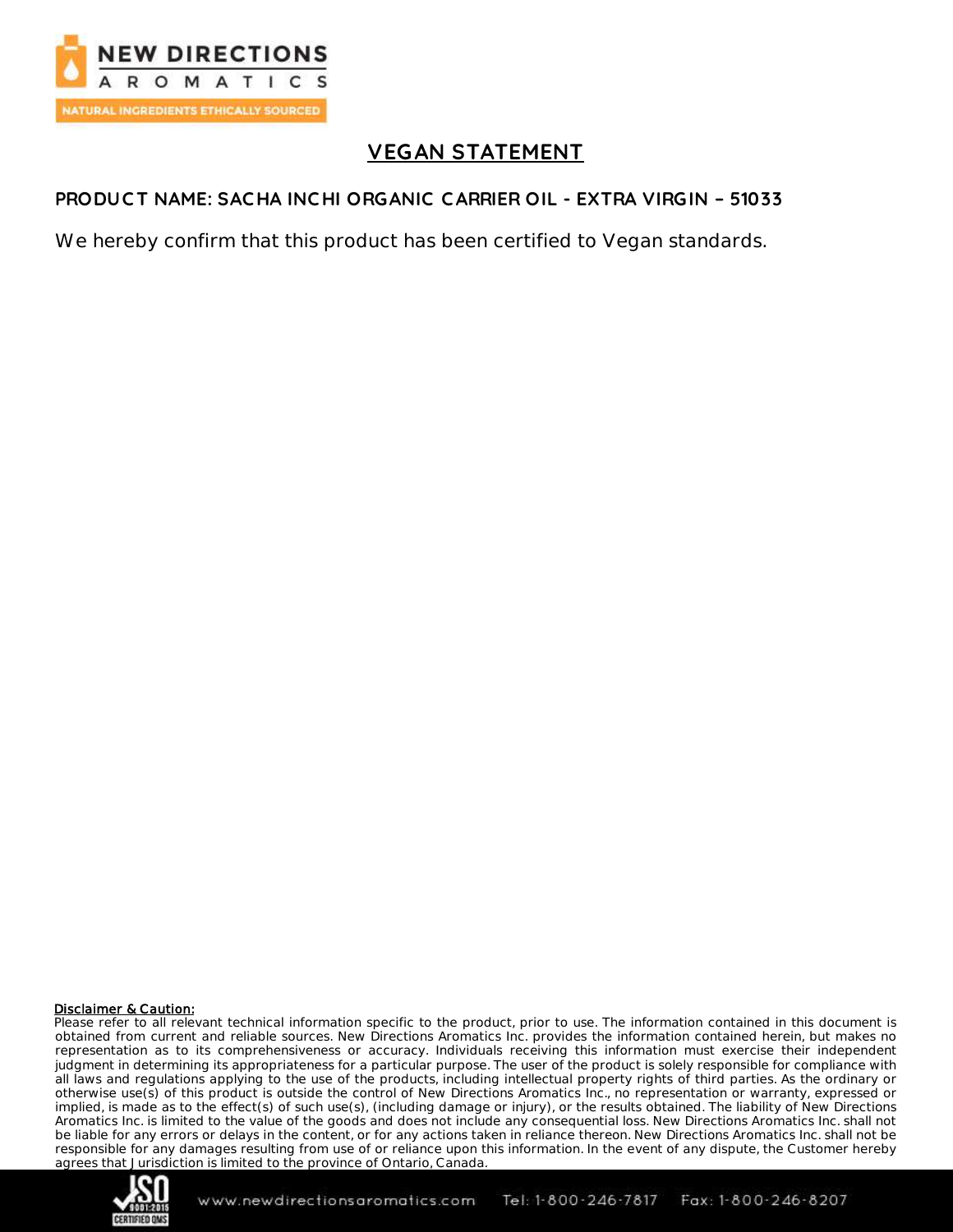

# **CALIFORNIA PROPOSITON 65 STATEMENT**

## **PRODUC T NAME: SAC HA INC HI ORGANIC C ARRIER OIL - EXTRA VIRGIN – 51033**

We hereby declare that, to the best of our knowledge, this product does not contain any chemicals or substances listed on California Proposition 65.

#### Disclaimer & Caution: